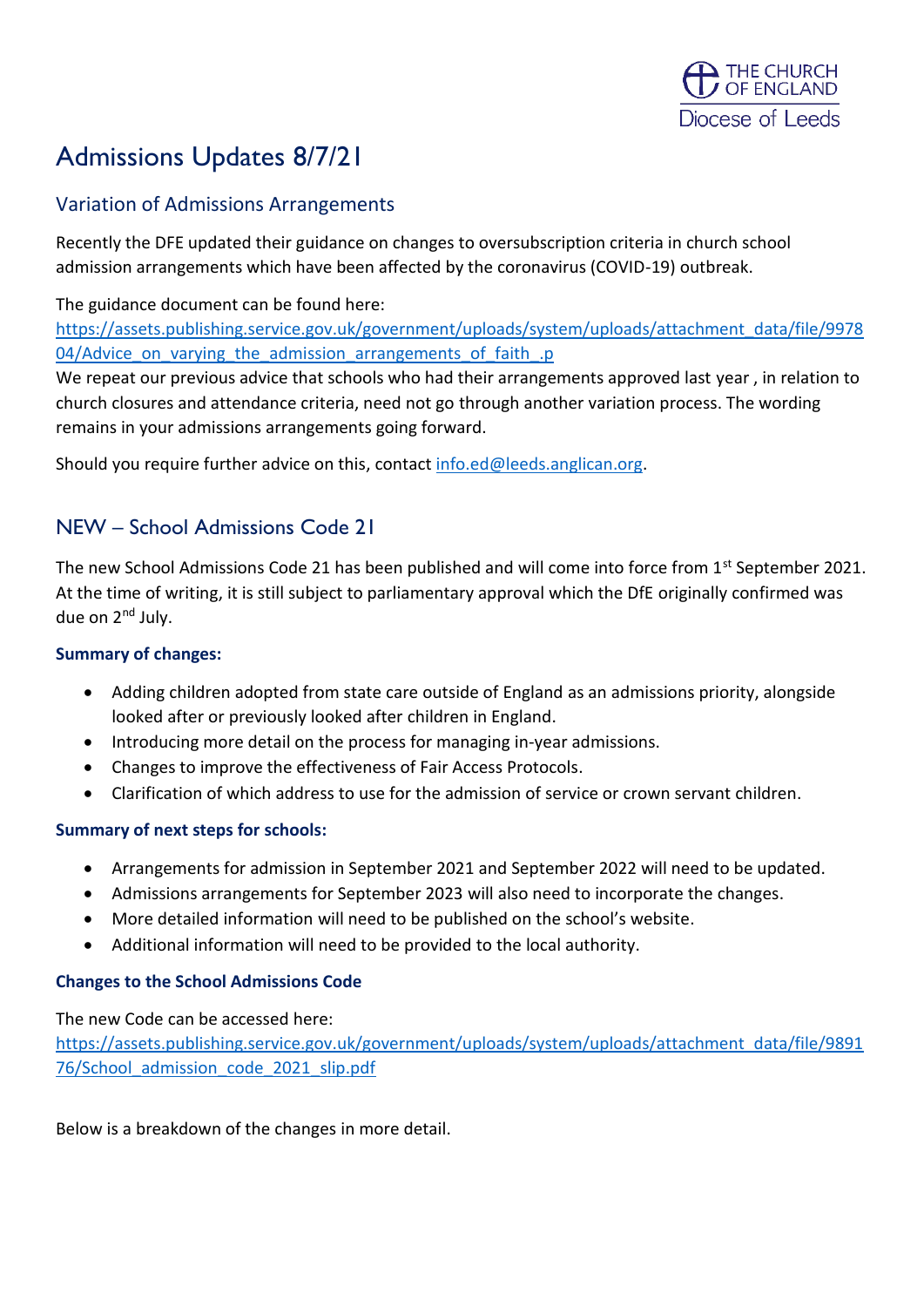#### **Looked after/previously looked after children**

The 2014 Code requires admission authorities to give top priority in their oversubscription criteria to looked after children and previously looked after children who had ceased to be looked after due to an adoption, child arrangements or special guardianship order having been made in respect of them. This priority was limited to previously looked after children in England.

Paragraph 1.7 of the Code expands the definition of previously looked after children to include those children who were in state care outside of England but who were then adopted. State care is further defined as being in the care of public authorities, religious authorities or other organisations that act in the public benefit and could encompass a wide range of institutions. Given that the tasks of determining whether a child meets this definition will fall to admission authorities, the DfE have stated that additional non-statutory guidance will be published in the next few weeks. It will be important for admission authorities to review this guidance when available and be clear on what evidence is required to assess applications from 1 September 2021 onwards.

#### **In year admissions**

There are several changes to clarify the decisions, responsibilities and procedures relating to in-year admissions. Paragraph 1.4 clarifies that a school's published admission number (PAN) only applies to the usual point of entry in a school – Reception (primary school), Year 5 (middle school), Year 7 (secondary school) or Year 12 (6th form). For other year groups which are not the usual points of admission, it will be for the admission authority to determine whether there are available spaces or whether admissions beyond a particular level would cause prejudice to the provision of efficient education, i.e. would cause the school practical problems in delivering appropriate educational provision to its existing pupils. It may be the case that admission authorities determine that the PAN (from the point of admission) continues to be a relevant benchmark to determine whether a request for admission can be accepted or rejected, but there may be occasions where the admission authority feels it is necessary to set an operational capacity for a year group or groups which is different to the PAN. It will be necessary for the admission authority to record and evidence those decisions and, where the Local authority is coordinating in-year admissions, provide that decision to the local authority to assist in their operation of that service.

There is also a new requirement for greater clarity in the in-year admission processes being operated by admission authorities set out in paragraphs 2.23 to 2.30. These requirements include:

- An obligation on own admission authorities to decide whether to operate their own in-year admission processes or work with the local authority in-year coordinated admission processes where these are available. A decision must be communicated to the local authority by 1 October 2021 on this issue and then on an annual basis by 1 August;
- The local authority to put information online about in-year coordinated admissions, including the relevant application form and which schools are participating in the coordinated arrangements and which schools are dealing with admissions on their own. This information must be published by 31 October 2021 and then by 31 August in following years. Admission authorities joining the local authority arrangements must also publish information concerning the fact and providing relevant contact information to assist parents;
- Admission authorities not joining the local authority's coordinated arrangements must also publish information relating to how their admission processes will operate, including the timescales for decision making. The requirements for decisions are that admission authorities should aim for an outcome decision within 10 school days, but must issue a decision within 15 school days;
- Own admission authorities must share information with the local authority about the availability of places in their school(s) within two school days of the request, and also the request for admission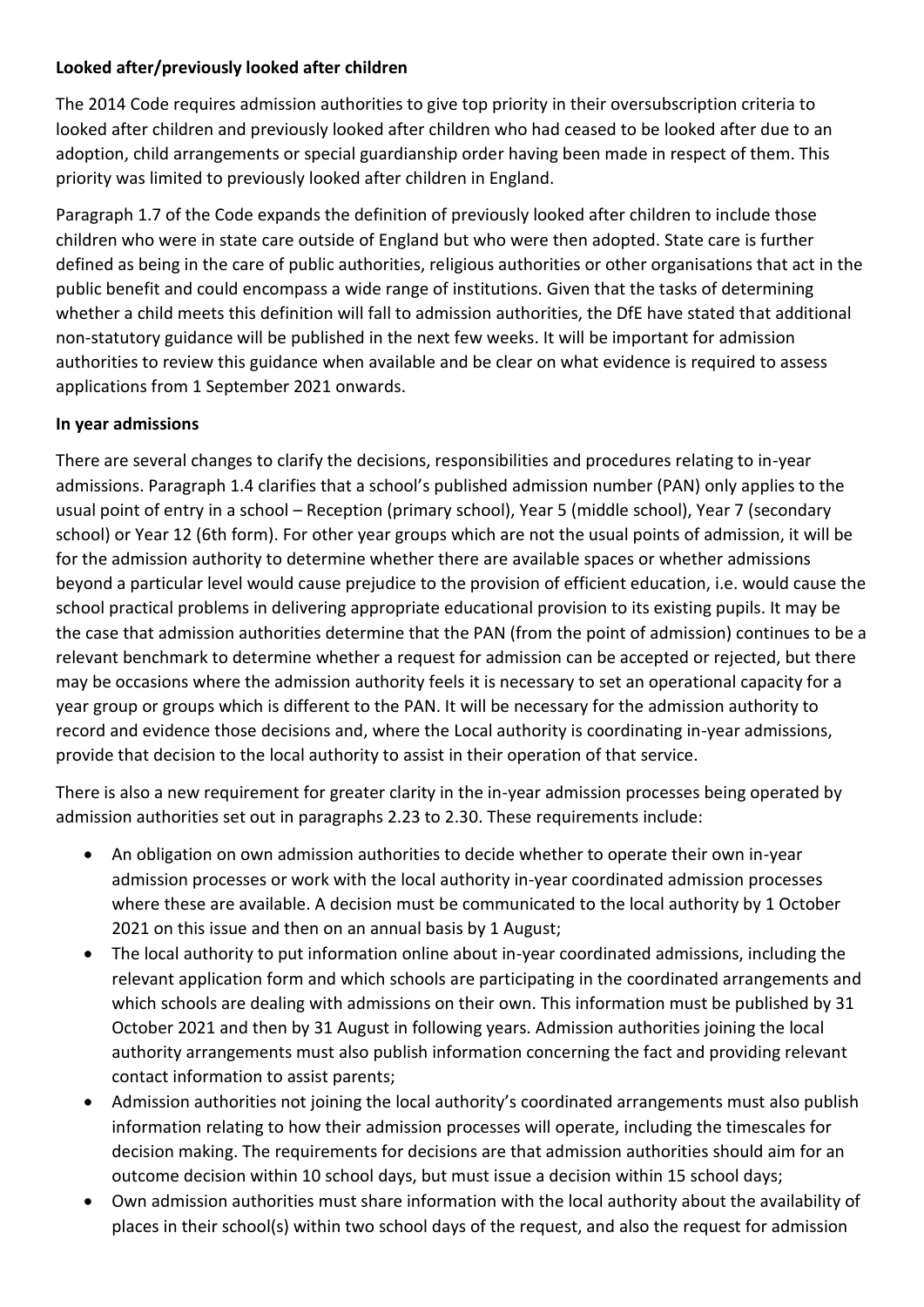and outcomes of any school applications made as soon as reasonably practical, but with the aim of two school days being achieved.

These changes will have an impact on all admission authorities with a requirement for much tighter processes to be operated to ensure that there are no unreasonable delays in decision making on admissions. It will be particularly important for own admission authorities who choose to operate outside of local authority arrangements to review their processes to ensure compliance with the timescales, given the need for admission authorities or an admissions committee established by the admission authority, to make allocation decisions in accordance with paragraph 2.7 of the Code. A greater use of video/telephone technology may be useful in making such decisions as long as these are minuted in line with governance requirements.

## **Children of UK service personnel and crown servants**

The current version of the Schools Admissions Code is unclear in respect of the home address to be used when considering an application a child of UK service personal and crown servants. From 1st September, admission authorities must allocate a place to families of service personnel with a confirmed posting, or crown servants returning from overseas. This place must be offered if one is available and provided the application is accompanied by an official letter that declares a relocation date.

In addition, admission authorities will be expected to use the address at which the child will live when applying their oversubscription criteria and support the government's commitment to removing disadvantage for service children, whilst ensuring that they do not reserve blocks of places for these children.

## **Fair Access Protocols (FAP)**

These are not new creations within the Code, but the requirements around FAPs are changing and it will be necessary for admission authorities to understand the changes as they can impact on admissions to schools.

The revised requirements for FAPs are set out in paragraphs 3.14 onwards. However, FAPs may be relevant for admission authorities where in-year admissions are refused due to the school deciding that the child has challenging behaviour. The Code now provides a standard definition for that behaviour (in the footnote to paragraph 3.10) and it will be for admission authorities to ensure that they have evidence to support such a finding prior to referral to the FAP.

In terms of other key points arising from the FAP:

- It remains a local authority responsibility to draw up the FAP, but this must be drawn up in consultation with schools in the authority's area and agreed by the majority of schools. Where the majority of schools no longer support the FAP arrangements, a review must be initiated, and clear processes established for this to happen;
- Admission authorities have a duty to participate in the FAP arrangements, and this will include providing a representative with delegated authority from the admission authority to make allocation decisions;
- FAPs now encompass wider categories of children unplaced, vulnerable and those who are unable to secure a school place in-year. This results in a greater number of categories of children who may be eligible for support under FAP (paragraph 3.17) but those are the only categories of child who may be supported – there can be no local variation, as is the case currently. In addition, the local authority must share information with admission authorities, giving reasonable notice of meetings and decision-making processes, and provide information that shows the inability to secure an inyear place and the reasonable steps taken to do so;